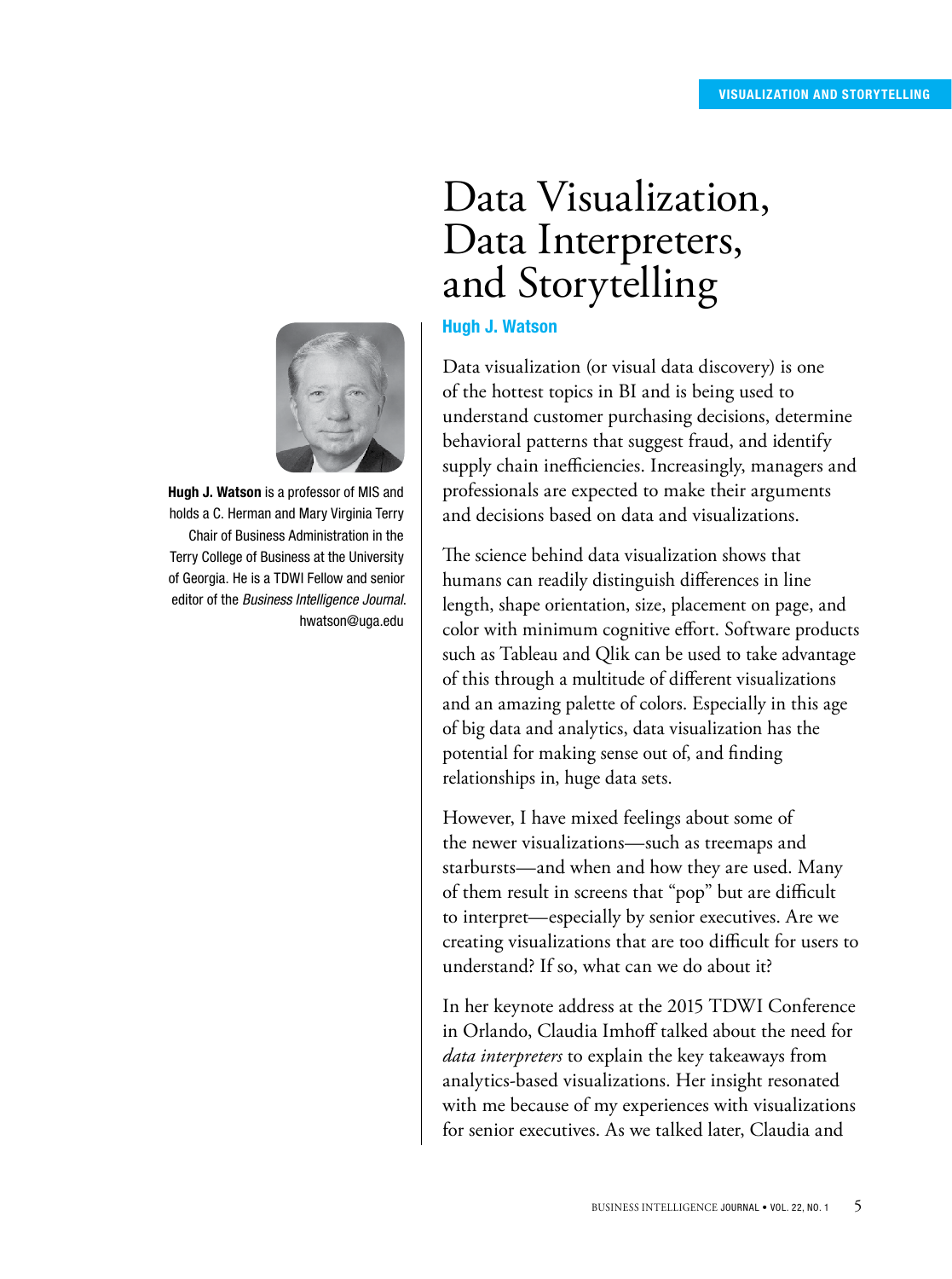I discovered that we had many similar thoughts and experiences, and we decided to collaborate and share them with *Journal* readers. Hopefully, you will find them helpful in your company's data visualization efforts.

## **VISUALIZATION: INFORMATION VS. DATA**

A useful distinction can be made between *information visualization* and *data visualization*. Information visualization focuses on presenting information about relationships that are already understood, such as the graphical displays in dashboards. By contrast, data visualization displays data about *newly discovered* relationships, such as a previously unknown customer segment or a sequence of events that can predict customer churn. Therefore, data visualization is more often associated with the discovery or exploratory analytics of big data.

## **TWO STORIES**

In our conversations, Claudia and I shared experiences that illustrated the need for data professionals to be careful with their data and information visualizations.

**The Retinal Scan** (a data visualization example). Claudia tells the story of meeting with a senior executive. After rapport was established, the executive pulled a graphic from his desk and asked if she could help him interpret it. He said it "looked like a retinal scan" to him and that he didn't have a clue as to what it was trying to convey.

**The MTV Screen Designers** (an information visualization example). Several years ago, I was helping a company develop a system for senior executives. An important consideration was ease of use—the executives had to be able to easily find, view, and understand the information.

Two relatively young contractors were hired to build the screens using software that had been acquired for the project. I found myself having to constantly remind them to use consistent colors and formats across the screens rather than the more colorful, exotic screens they initially developed.

I could tell that the "MTV screen designers" (as I jokingly called them) did not always appreciate my insistence on certain colors (i.e., blues and grays) and graphical formats (i.e., bar and line charts). Nonetheless, I was vindicated at the initial rollout of the system when one of the executives said, "I really like the executive feel of the system."

## **THE TAKEAWAYS**

The lesson from these stories is that familiar visualizations may be easier to interpret especially by senior executives and line-of-business (LOB) managers—and that there is value in adhering to carefully established screen design standards. Keep your audience in mind and don't become so enamored with the visualization that you forget the targeted users' capabilities or the business problem.

Stephen Few (2006), a highly regarded data visualization guru, makes specific recommendations for dashboard design, including:

- Don't use meaningless variety
- Don't misuse or overuse color
- Don't use useless decoration

Though newer kinds of visualizations should be used with caution, they may command rapid adoption and be easily understood in the near future. For example, sparklines and treemaps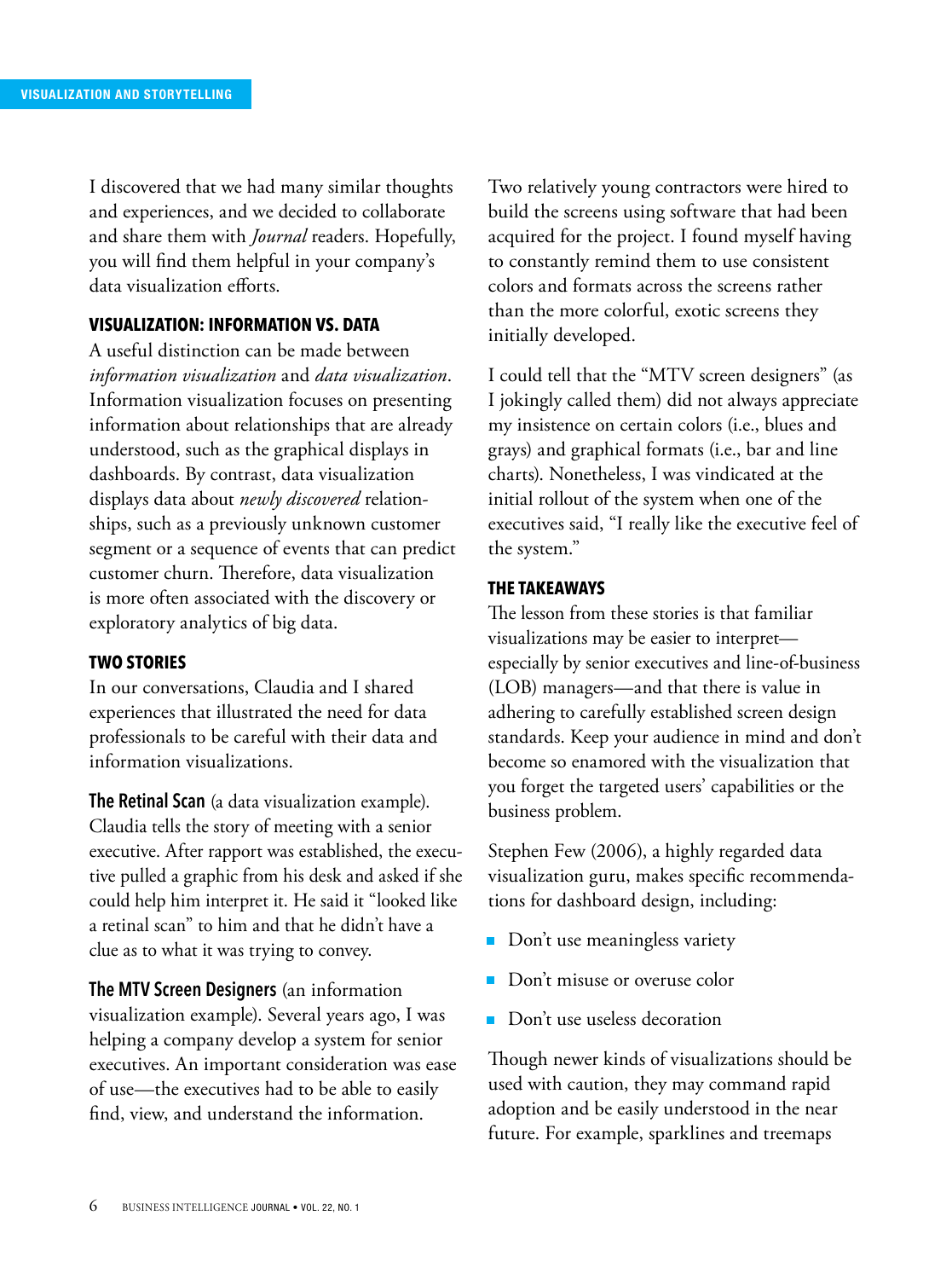were uncommon several years ago but are now included in Excel.

Even so, some of the fanciest visualizations are just vendor "eye candy." They are attractive but lack any real value beyond their looks—and may even lessen a viewer's understanding of the information displayed (3-D pie charts fall in this category). On a more positive note, many vendors now offer products that automatically present data using appropriate visualizations.

**Some of the fanciest visualizations are just vendor "eye candy." They are attractive but lack any real value beyond their looks.**

## **WHAT THE RESEARCH TELLS US**

Everyone is familiar with the saying "a picture is worth a thousand words." A more contemporary, business-oriented version is "a picture is worth a thousand spreadsheets." You have probably participated in an exercise that illustrates this. Data is presented in a table and you are asked to identify the relationships between the variables. After struggling for a while, you are then shown graphs that make the relationships readily apparent.

Data visualization is a heavily researched topic (Tufte, 1983; Few, 2006) and the consensus is

that graphical representations of quantitative data boost understanding. In a recent study, Wakeling et al. (2015) considered different visualizations in terms of accuracy, speed, and confidence, which are the commonly used measures to assess graph literacy. Some of the most salient of their findings are:

- The accuracy of interpretation of tabular data (remember, tables are a type of visualization) is surprisingly low.
- More familiar, simple charts (e.g., bar, line, pie) are more accurately interpreted than less familiar advanced ones (e.g., Sankey diagram, stacked bar, bubble).
- Simple, familiar charts are interpreted most quickly.
- User confidence is highly correlated with how frequently charts are encountered; the more people use a particular kind of visualization, the more confident they are interpreting it.
- User confidence does not always correlate with the accuracy of interpretation. Just because someone is confident with a type of visualization does not guarantee that the data will be interpreted correctly.

Although these findings generally support the use of common simple visualizations, they do not mean that newer, more sophisticated visualizations aren't useful. For example, simple visualizations display only two or three dimensions and their associated values, whereas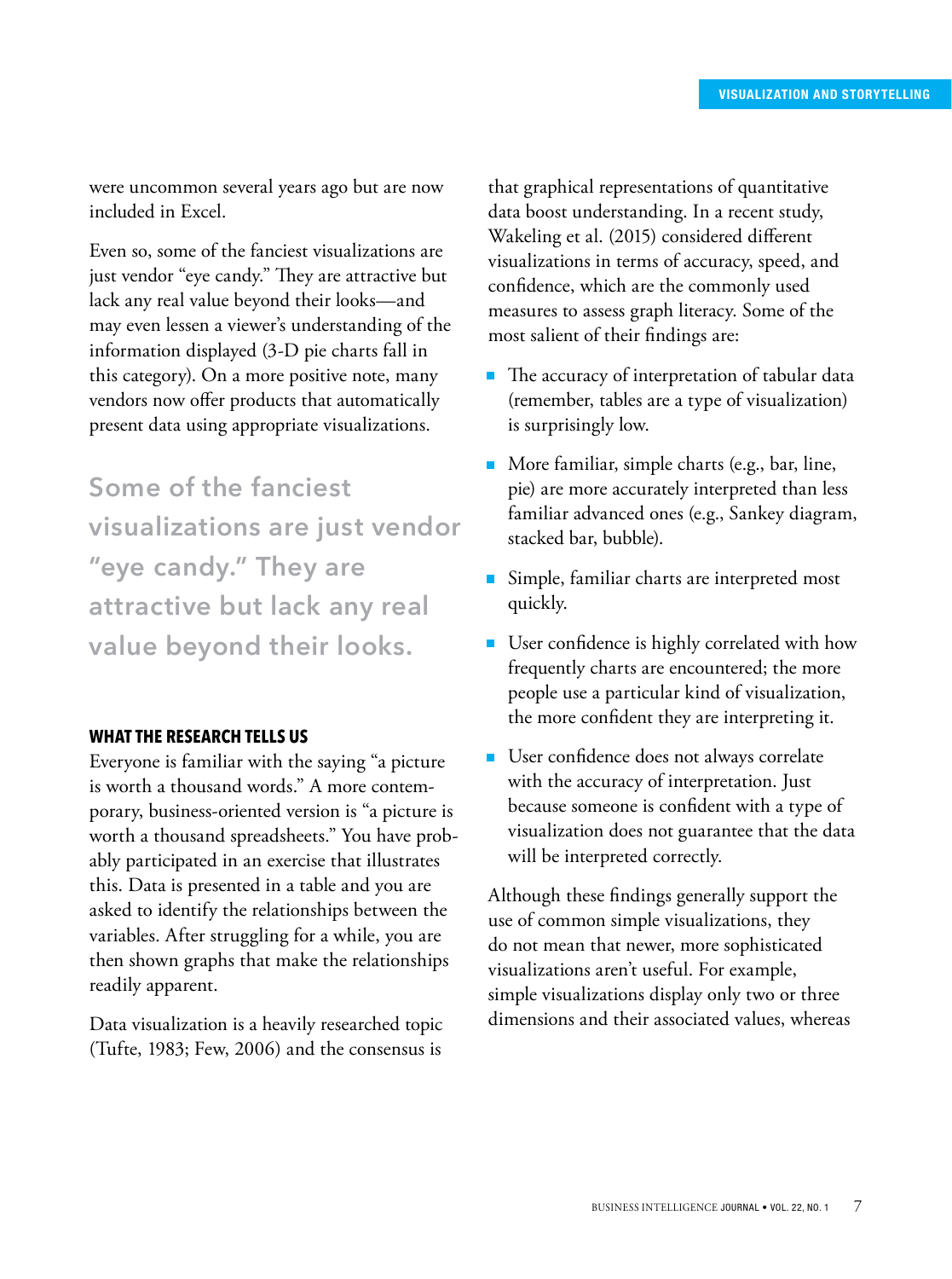advanced visualizations, such as heat maps, can show many more dimensions on the same chart. You trade simplicity for the ability to convey more information. Users, however, are slower, less confident, and more likely to make errors with visualizations that are more advanced and less familiar.

## **THE DATA INTERPRETER**

Addressing the user learning curve while breaking away from basic visualizations requires the introduction of a *data interpreter*. This person explains visualizations to executives, LOB managers, and other users who need help interpreting them. The role may be performed by someone whose job it is or possibly as an additional task for administrative assistants, BI or business analysts, or data scientists.

**People are using storytelling concepts to clearly communicate a message using carefully created visualizations.**

Regardless of who performs this role, the data interpreter must understand the audience, the business domain, the problem the visualization is meant to address, and the visualization itself, in addition to having storytelling ability and excellent communication skills. Data interpreters can become trusted advisers to the C-suite.

Onetime visualizations need to be handled differently than recurring ones, such as those in dashboards. With the former, the data interpreter explains the visualization and if problems in understanding persist, he or she can create a new more easily understood visualization. With recurring visualizations, though, the focus is more on training users, who will understand more complex visualizations when they are used repeatedly in their jobs.

The development methodology used for creating applications is also a factor. When an agile method is employed, the user sees the visualization early on and can influence the design and learn what information the visualization is meant to display.

For example, in a recent issue of the *Journal*, we looked at how Mark Jackson of Piedmont Healthcare uses Tableau to produce dashboards. He will often discuss the information needs, build a dashboard, and make sure the user understands the information displayed and how to manipulate it—all in a single meeting (Watson and Jackson, 2016).

## **STORYTELLING**

We are all familiar with "death by Power-Point"—presentations that are boring and ineffectual. These presentations often include too much data, fail to communicate a clear message, and don't lead to action.

In response to the failings of traditional presentations, people are using storytelling concepts to clearly communicate a message using carefully created visualizations. The value of this approach is based on the premise that stories:

- Help people get the gist of an idea quickly
- Help them remember facts much better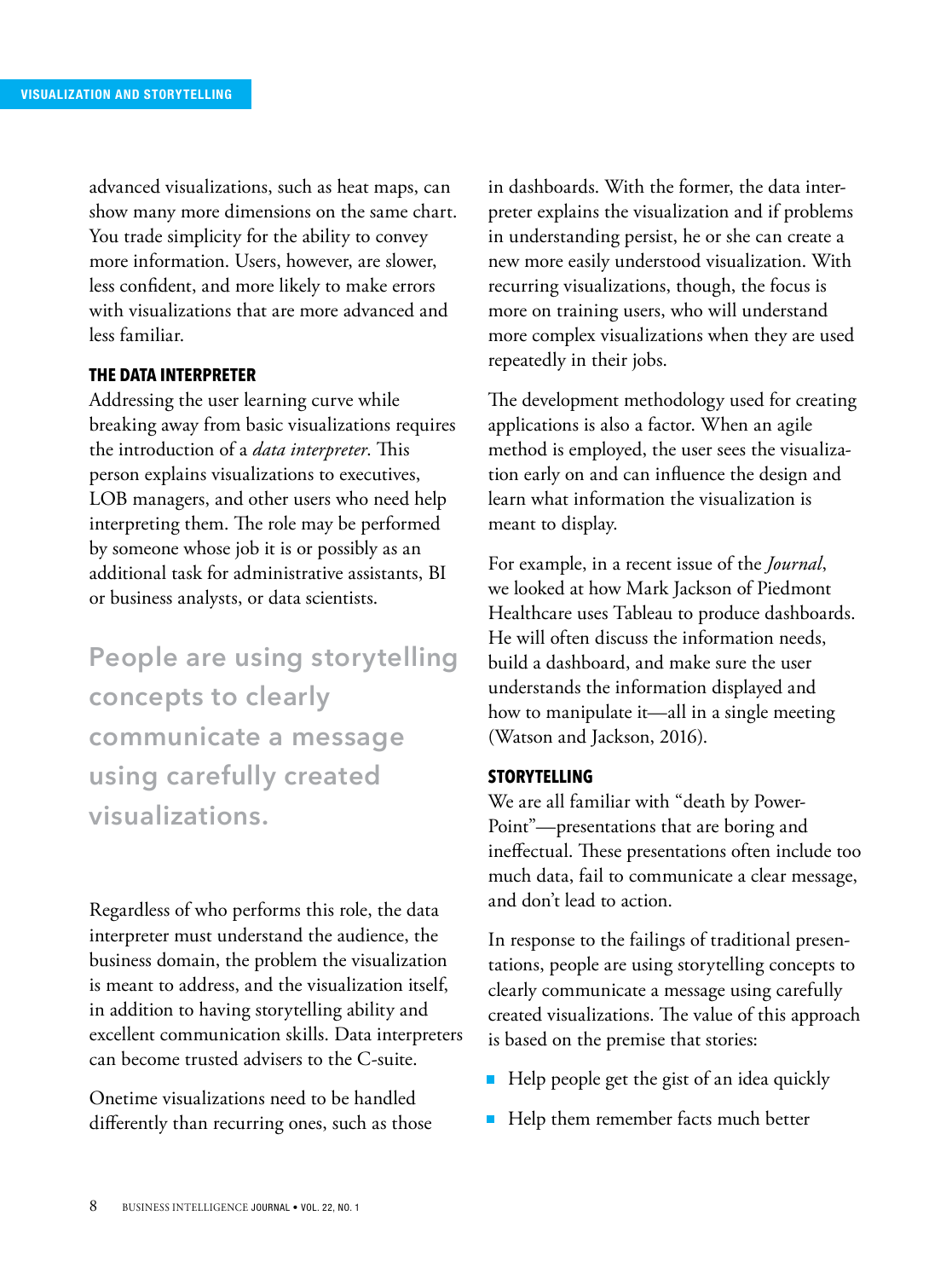## ■ Are memorable and enjoyable

Storytelling can be used in many different settings with a variety of audiences, including a self-running presentation; a live presentation to a large audience; or a live presentation to an individual or small group, which allows interaction with the listener or listeners (Kosara and Mackinlay, 2013). Stories can be used to *explain* or to help the audience *explore* a topic. Each of these scenarios affects the techniques used, the way the presentation is structured, and the amount of interaction anticipated.

The following is a set of storytelling best practices.

**Focus on the story.** The focus of storytelling is to capture listeners' attention with a narrative that is supported by visualizations. Stories have a beginning, middle, and end. Although the details will vary, a common story flow is to describe the current situation, provide predictions should it continue, lay out the options, make a recommendation, and describe the likely outcome from implementing the recommendation.

**Know your audience.** Your listeners will ask themselves what the story means to them. Put yourself in their place when creating the story. Include specific, personalized examples that people will remember. For example, politicians often name and describe an individual to illustrate a point, such as someone who is benefiting from Obamacare.

**Establish the setting.** This makes the story relevant. Describe the situation in a way that is meaningful to the listener. Identify the business issues and challenges. Support this description with data and let listeners know its source,

accuracy, and relevance. You want people to be confident that you understand the business and issues. If possible, take a unique and meaningful perspective.

**Define the characters.** Let the audience know who and what is being affected by the current situation. Is it the company's bottom line? Perhaps it is the organization's management, customers, or employees. This is where a personal experience can be effectively used to put a face on the people being impacted.

**Define the problem or conflict.** Visualizations are critical here because they can identify a problem or issue or prove a point. Be strategic with your visualizations and keep them simple, uncluttered, and tasteful. Highlight the critical parts. The more interesting the visualization, the more time and attention your audience will give it.

**Presentations should do more than identify a problem. They should suggest a resolution or at least lead to a discussion.**

**Show the resolution and future.** Presentations should do more than identify a problem. They should suggest a resolution or at least lead to a discussion. Use data to make predictions, lay out alternatives, identify a solution, create a call to action, and show likely outcomes. However, do all of this in a visual, artistic, and thoughtful way.